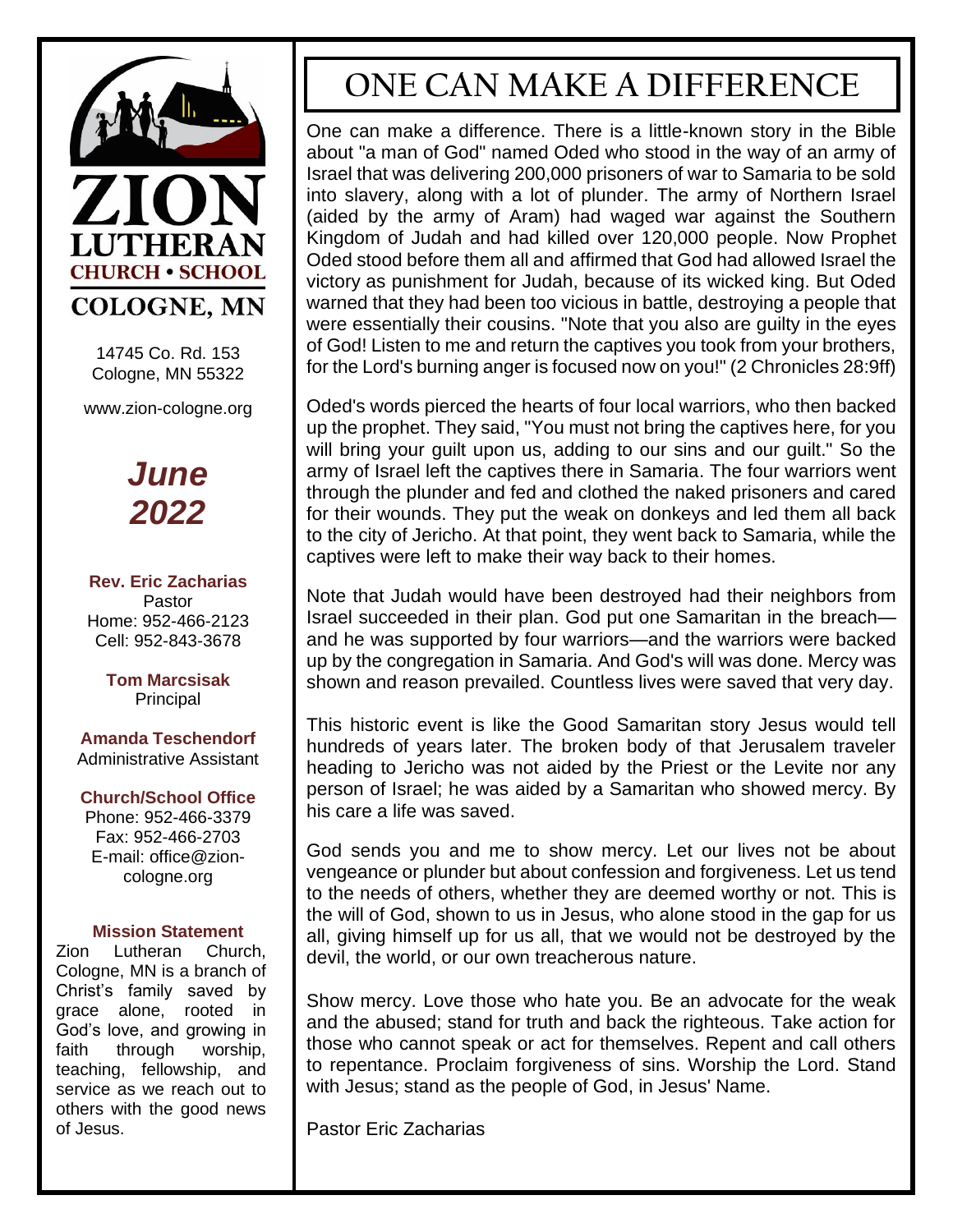# **LADIES AID/LWML**

**Minutes from May 12th Meeting**

**The Blessing of the Quilts** in the church marked the beginning of our meeting. These quilts were completed at Darlene Leistiko's home and were draped over the church pews for a dedication ceremony. The quilts were made for the benefit of the poor and will be sent to a local charity; until that time these will be on display in the church sanctuary through May, as a reminder that it is a beautiful thing to live our life in service to God and others.

**Refreshments** were provided in the Meeting Room. **Roxanne Pieper gave a devotion** which reflected on Mother's Day and the empty nest. Ruth Vinkemeier was welcomed as a guest.

**Our Bible Study** was from the *Lutheran Woman's Quarterly*, where there were many articles on "Enduring," written by women who wrote about how God and His Word had been their help during their respective journeys and hardships. There was much sharing and reflection by the group and great encouragement, as these stories of struggle resonated with them and spoke of the Lord's faithfulness during their own personal trials.

**VP Juliene Klaustermeier opened our meeting** with a welcome, the reciting of the LWML Pledge, and an official call to order, followed by the reading of the April Minutes. A motion was M/S/C to accept them. The Financial Report was given and a motion was M/S/C to file it for audit. No correspondence for this month was presented.

**The Mite donation for May** was dedicated for service and the group voted to send our monthly gift of \$25 to Camp Omega in Waterville.

**The Funeral Committee** reported on the three funerals that occurred within two weeks of Easter. The Martha group served the first and third funerals, while the Mary Group served the second. Each of these funerals had a full chicken dinner, catered by Hillcrest, ranging from 120-170 in attendance. We discussed the need for clarification of roles and duties between the family being served, the funeral home, and our own co-chairs (Bev Eggers and Carol Buetow), regarding what we can and are able to do regarding this service. We decided that if group members want to bring bars or salads to supplement a funeral meal, they are free to do so; but this must not be considered a requirement, since the funeral meals are being catered at this time.

**Unfinished Business \* Zion School's Silent Auction** will be May 15; our group will donate a Watkins basket valued at \$41 and a quilt valued at \$40 for the Silent Auction. **The quilts** in the church will be donated to Love, INC in eastern Carver County. **The Christus Choir** from Concordia University-St. Paul sang at Zion on May 11; prior to their concert, Zion's LWML served the 35 members a supper of sloppy joes, chips, fruit salad, coleslaw, and dessert bars.

**New Business \* The LWML Minnesota South District Biennial Convention will be June 16-18th at Willmar, MN, with the Theme: Rejoice in HOPE! Delegates** to the convention pay a registration cost (\$75); we will further discuss the amount of support we will give in our June meeting, which is prior to the convention; four offerings are taken throughout the convention as well and we need to plan for that as well. **LCMS Prison Ministries** need Bibles; this effort is also being sponsored by the societies from Chaska, NYA, and Watertown. Our group will provide for 80 Bibles (\$199.80; c/o Jim Seeman).

**Conclusion \***There were no birthdays this month. Our hostess today was Mary Zacharias. Our next meeting will be held June 9 at 9:30 am, with Evelyn as hostess. No further business, the meeting was adjourned and closed with prayer.

Mary Zacharias, Secretary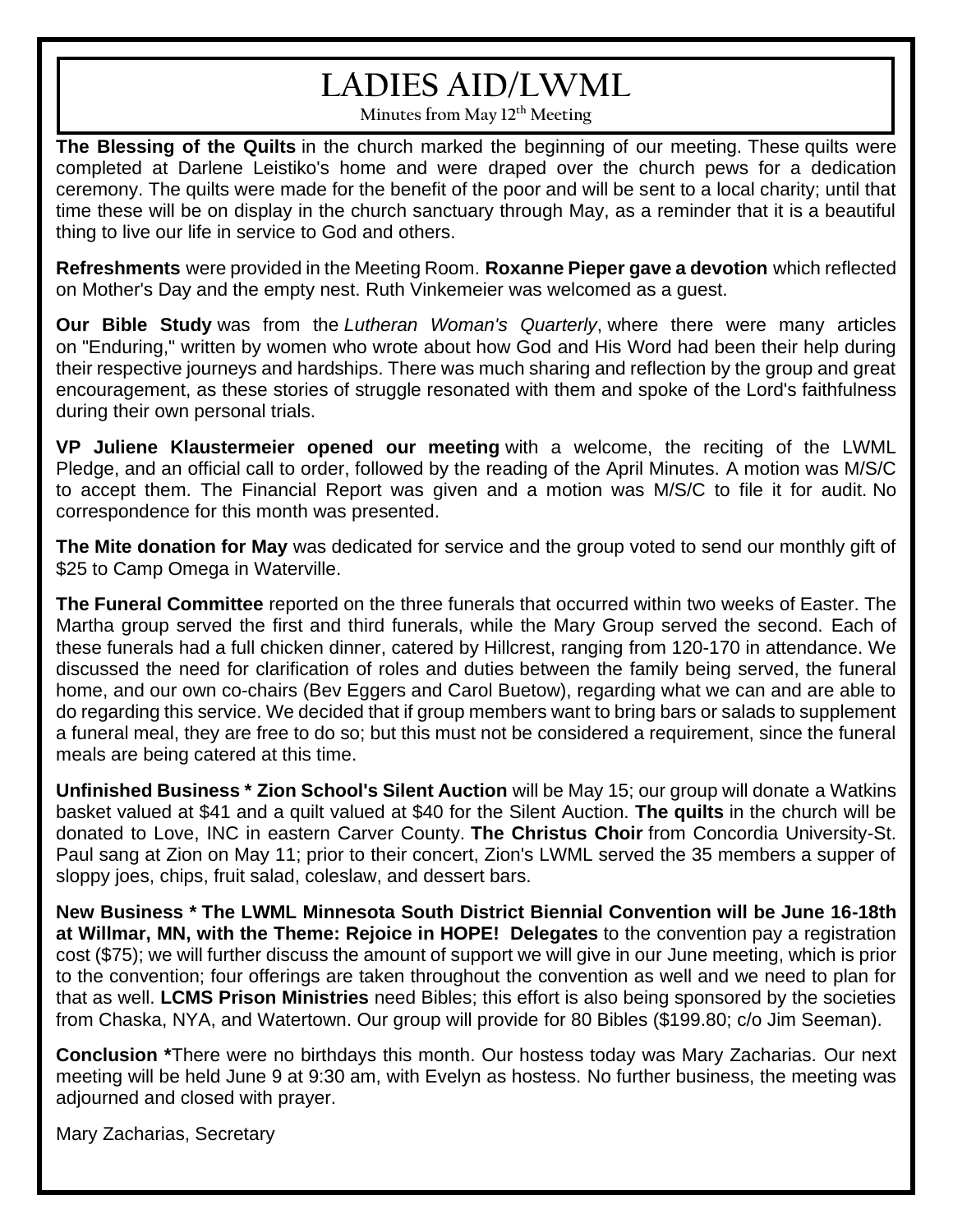# **SILENT AUCTION SUCCESS**

On Sunday, May 15<sup>th</sup>, Zion Education League held a "different" sort of auction than they have before. Instead of a breakfast, Rolling Hearth Bistro (Huinkers) and the Squeaky Cow (Pexas) food trucks provided wonderful food for the participants. The food was amazing, and the fellowship was as warm as the weather—God blessed us with a fantastic day! As you can see from the pictures, a "Good time was had by all."















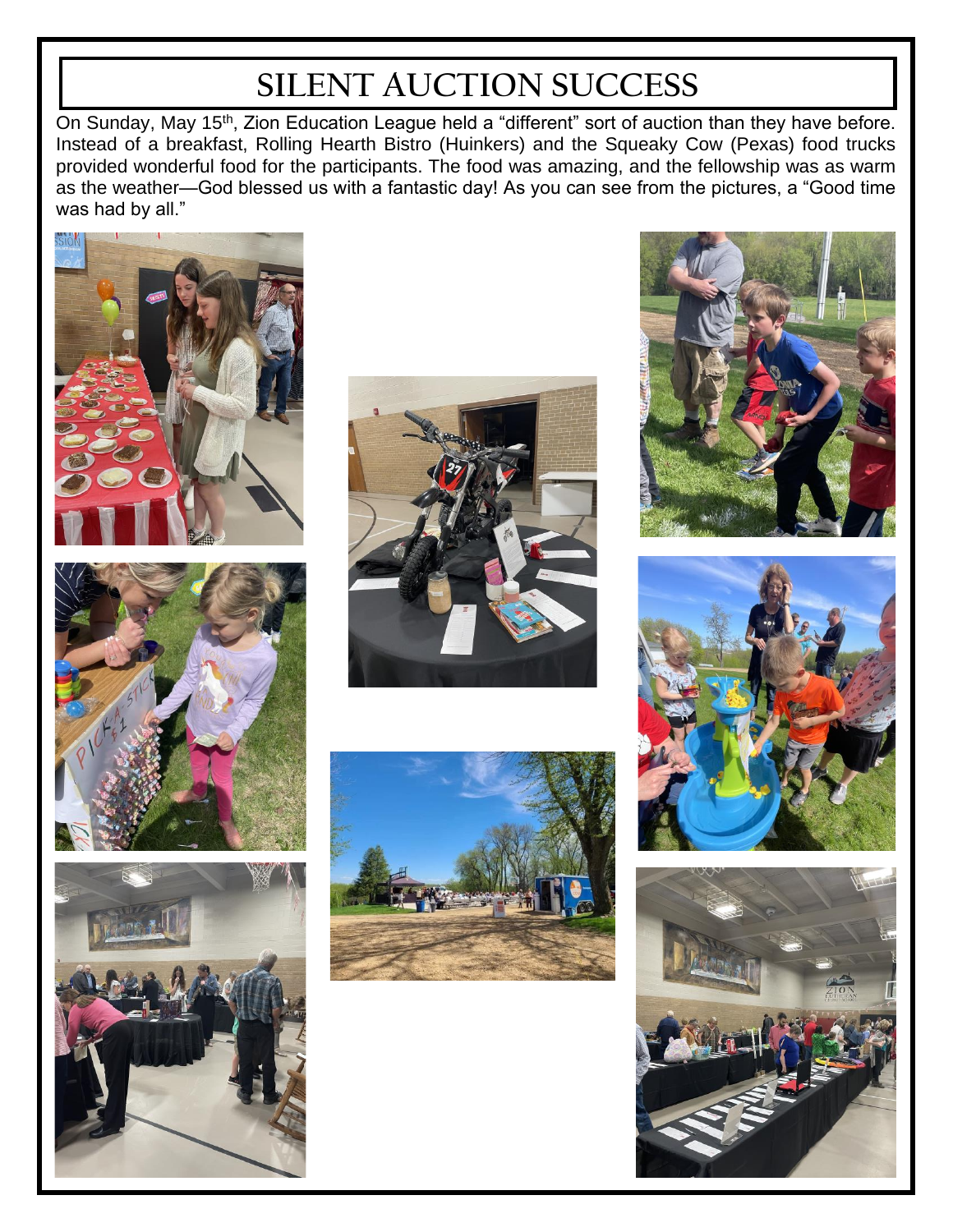## **CHURCH & SCHOOL CLEANING DAYS**

If you are interested in helping "tidy-up" the building—doing things not normally done (scrubbing chairs & desks, washing windows, vacuuming pew cushions, etc.) These dates have been set aside for these tasks. Monday, June 13<sup>th</sup> 1-5pm and Tuesday, June 21<sup>st</sup> 8-11am.

### **HELP! URGENT NEED!**

We are needing a number of volunteers to take recycling to the recycling center. This is not a big job (usually), but it does require a vehicle larger than a car or SUV. Contact the office for details if you have some time to help.

## **MOVING DAY**

If anyone has time after church on Sunday, June  $12<sup>th</sup>$ , we can use your help. Due to our enrollment numbers, two classrooms are switching locations. The third/fourth graders will be moving into the "big room," and the seventh/eighth graders will be taking their place. With lots of help, it shouldn't take long.

## **SINGERS WANTED**

There is a festival choir planned for the opening worship service at the Minnesota South District Convention on Thursday, June  $9<sup>th</sup>$  at 5pm. There will be a rehearsal on Monday, June 6<sup>th</sup> at 7pm at St. John's Chaska. Contact Julie Pallas at 952- 200-2573 if interested.

### **MAYER LUTHERAN ALUMS!**

Mr. Dave Lane is retiring at the end of this school year. If anyone wants to send him a note of congratulations or well wishes, they are encouraged to do so. His address is 9350 Morgan Lane, Cologne, MN 55322.

## **FINANCES**

#### **Salary:**

| Beginning Balance (1/1/2022)         | \$61,721.74  |
|--------------------------------------|--------------|
| <b>YTD Income</b>                    | \$124,208.61 |
| <b>YTD Expenses</b>                  | \$184,374.17 |
| Current Balance (5/18)               | \$1,556.18   |
| <b>Missions:</b><br>YTD Total (5/20) | \$3,520.00   |

| Budgeted     | \$3,520.00  |
|--------------|-------------|
| Non-budgeted | \$0.00      |
| 2022 Pledged | \$6,500.00  |
| 2022 Goal    | \$15,000.00 |
|              |             |

#### **LHS:**

| Year to date total (5/20) | \$18,542.66 |
|---------------------------|-------------|
| 2022 Commitment           | \$21,395.00 |
| Per communicant member    | \$55,00     |
|                           |             |

#### **Building/Repair Fund:**

| Account Balance (5/19)           | \$15,345.74 |
|----------------------------------|-------------|
| Suggested household contribution | \$550.00    |

### **THANK YOUS**

**The family of Harold Bruesehoff** would like to thank everyone for your kind words, memorials, and prayers shown our family upon the passing of Harold. We would especially like to thank Pastor Zacharias for the beautiful service, Julianne Marcsisak for playing the music, Hillcrest for catering, and the Ladies Aid group for serving the lunch. Special thank you to Art Johnson and the Johnson Funeral Home. As Harold would say – "auf Wiedersehen" – until we see each other again.

Sincerely, The Family of Harold Bruesehoff

#### **Dear Members of Zion Lutheran Church,**

The family of Donald Herrmann wishes to thank everyone for their prayers and kindness with the passing of our father. Don truly loved his family, friends, and his church family. He loved Zion and was very committed to it. Coming back to here has brought a floodgate of happy memories for our family. From weddings and baptisms to confirmations and graduations and now finally his funeral. Blessings to you all.

Cathy Walden and Lois Geyen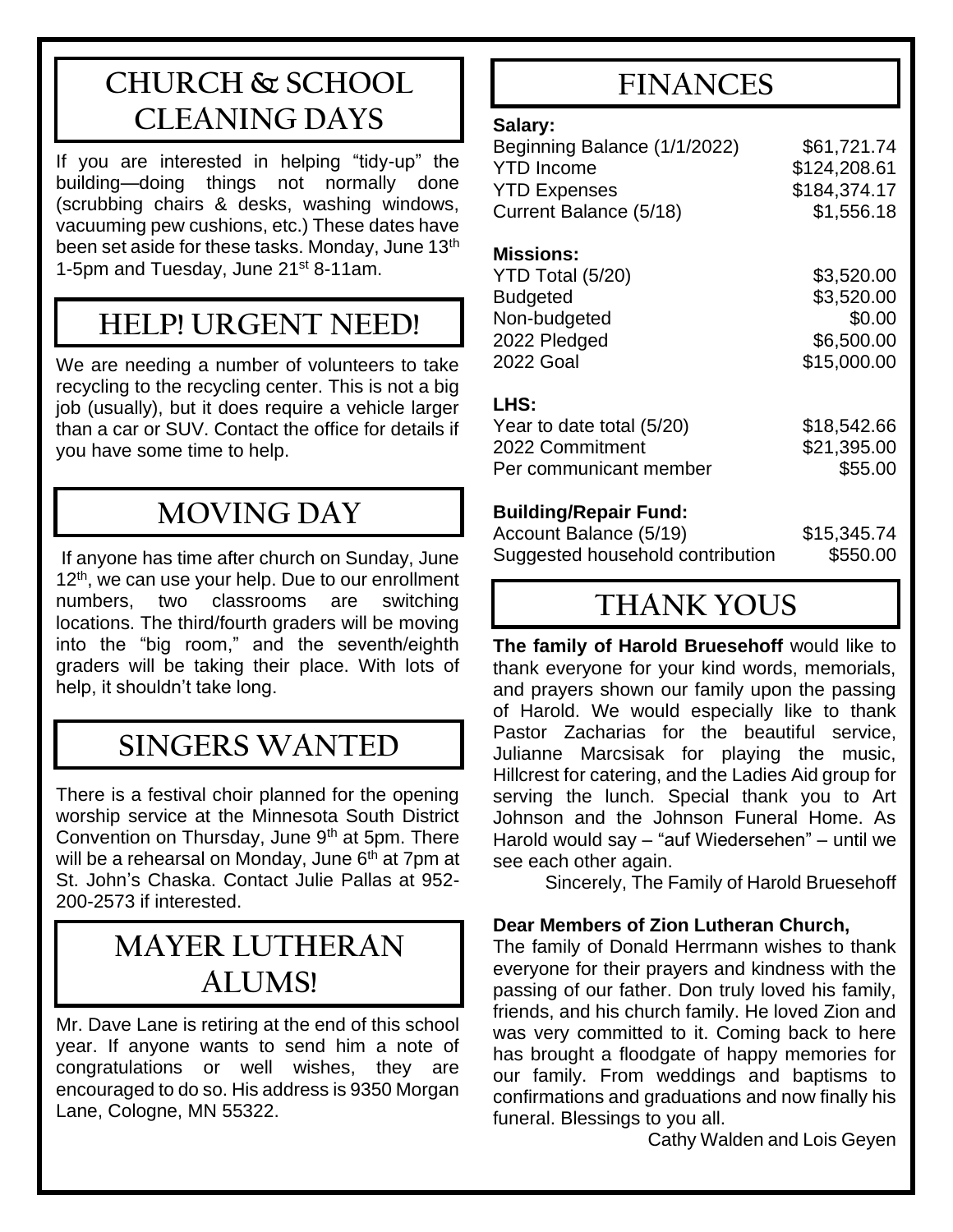## **CONGRATS GRADUATES**

Zion Lutheran School's 2022 graduates are **Ava Dose** (Central High School) **Sam Dose** (Central High School) **Quinn Kemp** (Mayer Lutheran)

#### **HIGH SCHOOL GRADUATES**

- **Konrad Breeggemann** graduated from Waconia High School and will be working for Modern Design in Cologne.
- **Lydia Brueggemeier** graduated from Waconia High School. She will be attending River Falls University in WI and majoring in Elementary Education.
- **Evan Dietzel** graduated from Central High School and is going to work construction for Bituminous Roadways.
- **Madalena Lopes** (foreign exchange student from Portugal, staying with the Morschen family) graduated from Mayer Lutheran and will be taking a gap year and working before going to University in Portugal.
- **Sophia Morschen** graduated from Mayer Lutheran and will be attending Concordia University Wisconsin for pharmacy.
- **Brooke Sauter** graduated from Mayer Lutheran and will be attending Normandale Community College for a degree in Dental Hygiene.
- **Matthew Traver** graduated from Central High School and will enter the work force right away and work towards getting his Class A driver's license this winter.
- **Cadee Vinkemeier** graduated from Central High School. She will be attending the University of Wisconsin - Platteville and majoring in Animal Science.

#### **COLLEGE GRADUATES**

- **Kenson Boelke** graduated from South Dakota State University in Brookings, South Dakota with a Bachelor of Science in Animal Science and a minor in Animal health.
- **Megan Bingham** graduated from Metro State University with a Bachelor of Science in Nursing and is currently working at Ridgeview Hospital in Waconia as a registered nurse (RN).

## **THANK YOU FROM 2022 ZION GRADUATES**

As 8th graders, we would like to thank the Zion congregation for all their support for the years we have been here. We would like to thank our parents for sending us here to Zion because we have gained friendships that we hope will last for a long time. Thank you for cheering for us at sports games and Play Day. Thank you, Jill, for cooking us awesome meals. Thank you for supporting the school for so many years before we attended, and for many more years after we will graduate. Thank you for going to events like the Auction and decorating your cars for "Trunk or Treat." Thank you to the trustees for their hard work at Zion–for making sure everything looks right. Thank you for the fun field trips that we got to go on. We have enjoyed this time at Zion, and we know it would not be possible without the many contributions of this congregation.

**Sam:** "I want to thank my parents for letting me come to Zion, and my teachers for teaching me along the way no matter how many mistakes I made. I really loved all my years here, especially during Lutheran Schools' Week."

**Ava:** "Now that my Zion years have come to an end, I would like to thank the teachers for the commitment of helping the students and dealing with us especially when we were little. I'm really going to miss my Zion family and the fun days here."

**Quinn:** "I will never forget the experiences I made in my years here from fifth grade to eighth grade, the nice ones and the terrible ones. I would like to thank my parents for taking me to this school, from my first day in fifth grade when the school doors opened to me to now on these last few days of school. This school is truly one of the better ones I've been to."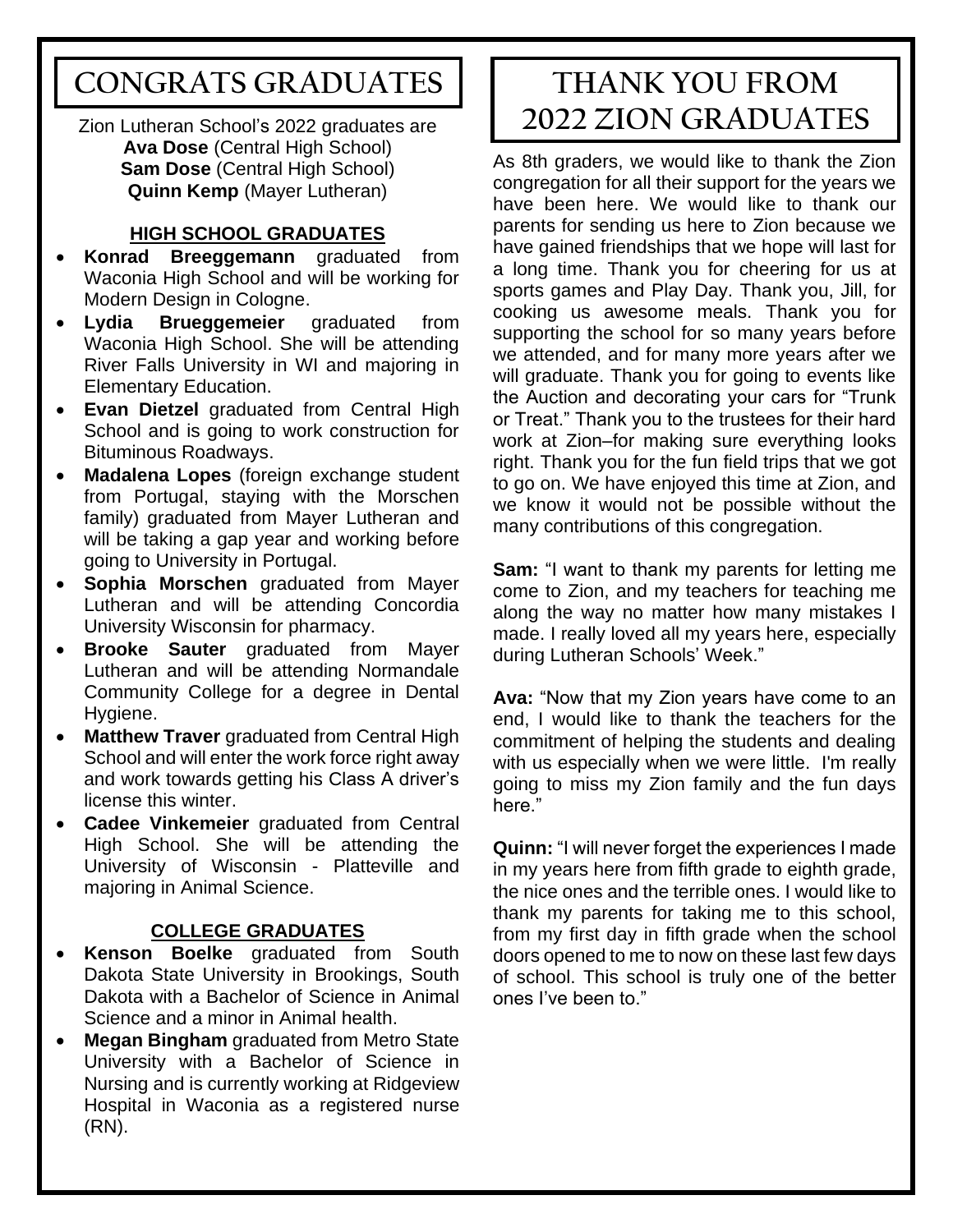# **MEMBERSHIP NOTES**

### **BIRTHDAY LIST**

- 3 Ruby Rolf
- 4 Steven Buetow
- 6 Jenise Polingo Diane Miller
- 8 Ellen Arndt Ilene Dietzel Sandra Gruenhagen Janet Sons
- 9 Konrad Breeggemann
- 10 Stanley Gustafson
- 11 Lee Radde
- 12 Charles Dietzel
- 13 Patti Dietzel Darel Radde Claudia Stahlke
- 15 Jaclyn Dose Krista Behn Karen Hodgin Ryan Rolf
- 16 Herman Eggers Hannah Klaustermeier Brooke Moen
- 18 Brendan Rolf
- 20 Lorraine Boelke
- 22 Lael de Boer Olivia Geisel Alaina Spector
- 24 Jonathan Henschen
- 27 Rachel Sandquist
- 29 Jayne Klaustermeier Sophie Spector
- 30 Daniel Traver

### **ANNIVERSARY LIST**

- 3 Ralph & JoAnn Herrmann
- 7 Marlin & DiAnn Melcher
- 10 Robert & Amy Gennrich Tyler & Ashley Schulz
- 12 Rickey & MaryJo Sauter Kevin & Janet Sons
- 14 Patrick & Janell Elleraas
- 15 Dale & Renea Lindquist
- 16 Gary & Barb Herrmann Curtis & Lori Lenzen
- 20 Mark & Donna Stacken
- 25 Steve & Michelle Hoen
- 27 Dale & Martha Molnau
- 29 Dean & Anne Traver

 **TRANSFER OUT** To Trinity Waconia:

Daryl & Shelly Traver along with children Rosella, Vyctor, & Joycelyn

Megan Brueggemeier

Pauline Henschen

**RELEASED** Kelli Kissack and family to Connection Church in Belle Fourche, South Dakota

### **VISITATION LIST**

**Belle Plaine**

Marjorie Wolter Norma Woolery

**Cologne** Marville Schmidt Lorraine Boelke

**Norwood Young America** Barb Scholz Joycelyn Rolf

**Waconia**  Darrell Knorr

**Maple Plain** Harriet Tellers

**Green Isle** Marlys Lenzen

### **REMEMBERING OUR**

#### **SOLDIERS**

John Michael Bones Eben Karnitz Eddie Karnitz

# **USHER SCHEDULE**

June 5<sup>th</sup>

June 12<sup>th</sup>

June 26<sup>th</sup>

 Cadee Vinkemeier Erica Richardson Nathan Lenzen Sam Klaustermeier June 19th Lindsey Moen Abby Moen Evan Dietzel Addison Dietzel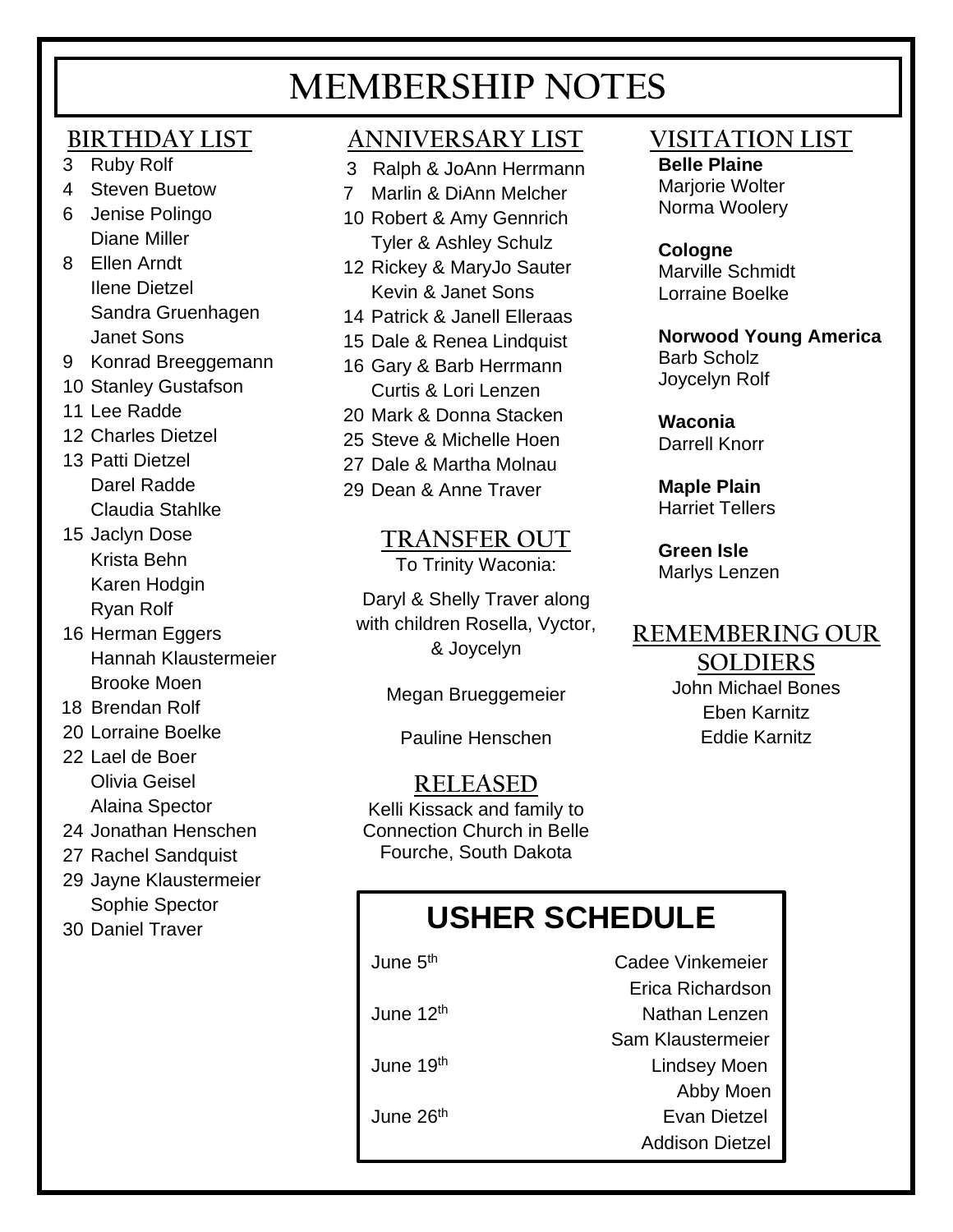| ZION LUTHERAN CHURCH CALENDAR OF EVENTS |                        |                                                        |           |                                                                 |                                     |          |
|-----------------------------------------|------------------------|--------------------------------------------------------|-----------|-----------------------------------------------------------------|-------------------------------------|----------|
| Sunday                                  | Monday                 | Tuesday                                                | Wednesday | Thursday                                                        | Friday                              | Saturday |
| 29                                      | 30                     | 31                                                     | 01        | 02                                                              | 03                                  | 04       |
|                                         |                        |                                                        |           | Chapel at the Harbor<br>9:00 AM<br>VBS Meeting 5:30 PM          |                                     |          |
|                                         |                        |                                                        |           | Bible Study 7:00 PM                                             |                                     |          |
| 05<br>Church Service<br>9:30 AM         | 06                     | 07                                                     | 08        | 09<br>LWML/Ladies Aid<br>Meeting 9:30 AM<br>VBS Meeting 5:30 PM | 10                                  | 11       |
|                                         |                        |                                                        |           |                                                                 | Minnesota South District Convention |          |
| 12                                      | 13                     | 14                                                     | 15        | <u>16</u>                                                       | 17                                  | 18       |
| Church Service<br>Communion<br>9:30 AM  | Clean-up Day<br>1-5 PM | Zion's 7th and 8th Grade Class Trip to Washington D.C. |           |                                                                 |                                     |          |
| <b>Moving Day</b>                       |                        |                                                        |           | VBS Meeting 5:30 PM<br>Bible Study 7:00 PM                      |                                     |          |
| <u>19</u>                               | 20                     | 21                                                     | 22        | 23                                                              | 24                                  | 25       |
| Church Service<br>9:30 AM               |                        | Clean-up Day<br>8-11 AM                                |           |                                                                 | VBS Set Up Day                      |          |
| Father's Day                            |                        |                                                        |           | VBS Meeting 5:30 PM<br>Bible Study 7:00 PM                      |                                     |          |
| 26<br>Church Service<br>Communion       | 27                     | 28                                                     | 29        | 30                                                              | 01                                  | 02       |
| 9:30 AM                                 |                        |                                                        |           | VACATION BIBLE SCHOOL * 6-8 PM                                  |                                     |          |